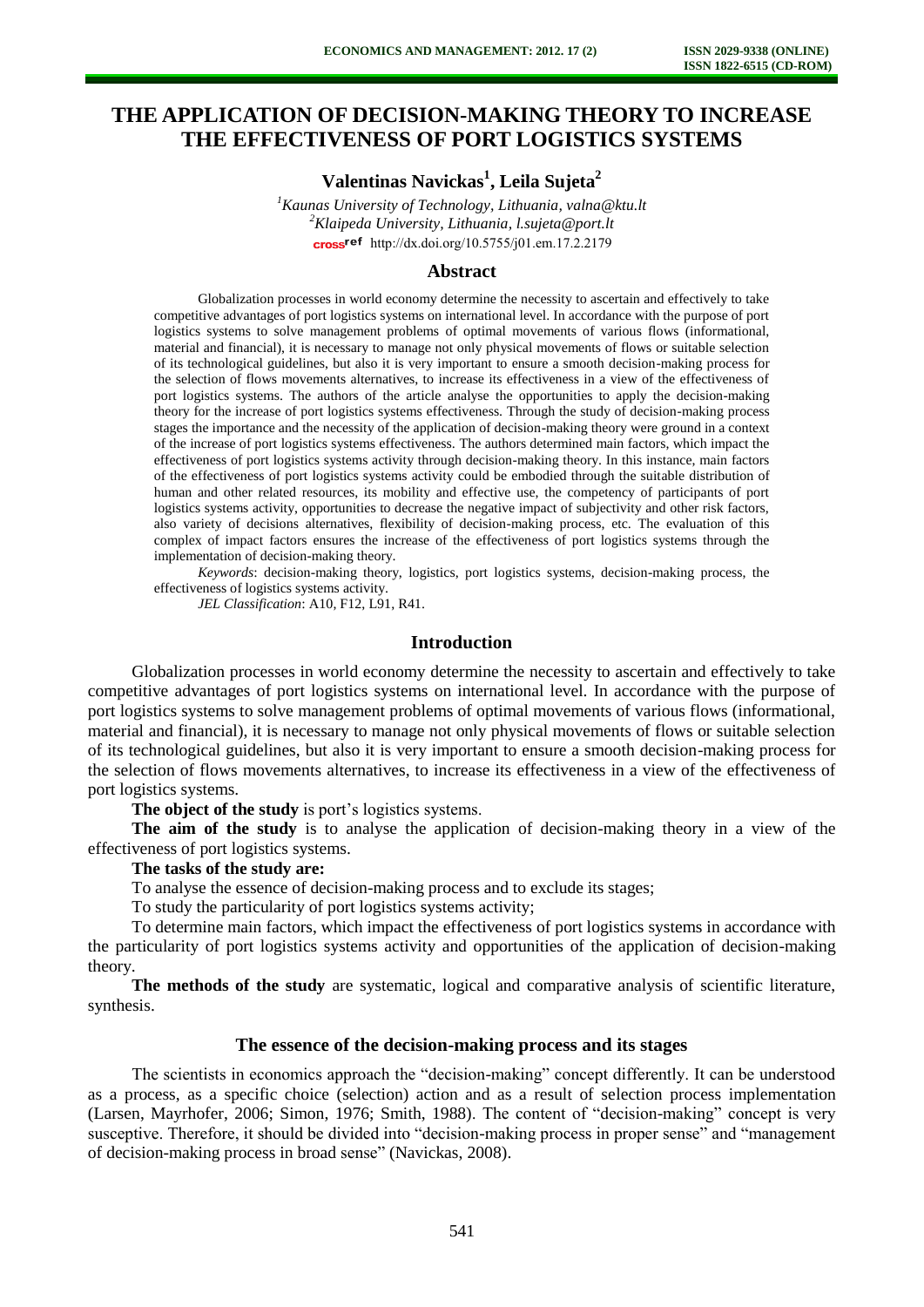

**Figure 1.** Stages of decision-making process (Navickas, 2008)

Management of decision-making process in proper sense is a selection of a certain action alternative in order to achieve a particular aim. It is a result of manager's (leader's) activity.

Management decision-making process in broad sense is a long and complicated process, were, at the beginning, the decision is prepared (the importance of the problem must be assessed and the objective must be formulated). Later the methods (alternatives) of the object achievement are created and the optimal alternative is selected (management decision in proper sense is in process). In the final stage of decision realization begins the implementation of the alternative – complicated and creative process which is conducted by any rank manager (leader). Management decision-making process in broad sense includes separate stages, impacted by various factors, also by the human factor. It has direct impact on decisionmaking process, its flexibility.

Management decision-making process is thoroughly analyzed in economics literature by Buchanan, 1991; Drucker, 1999; Larsen, 2006; Marthinsen, 2007; Pettinger, 2001; Simon, 1976; Smith, 1988; Stoner *and*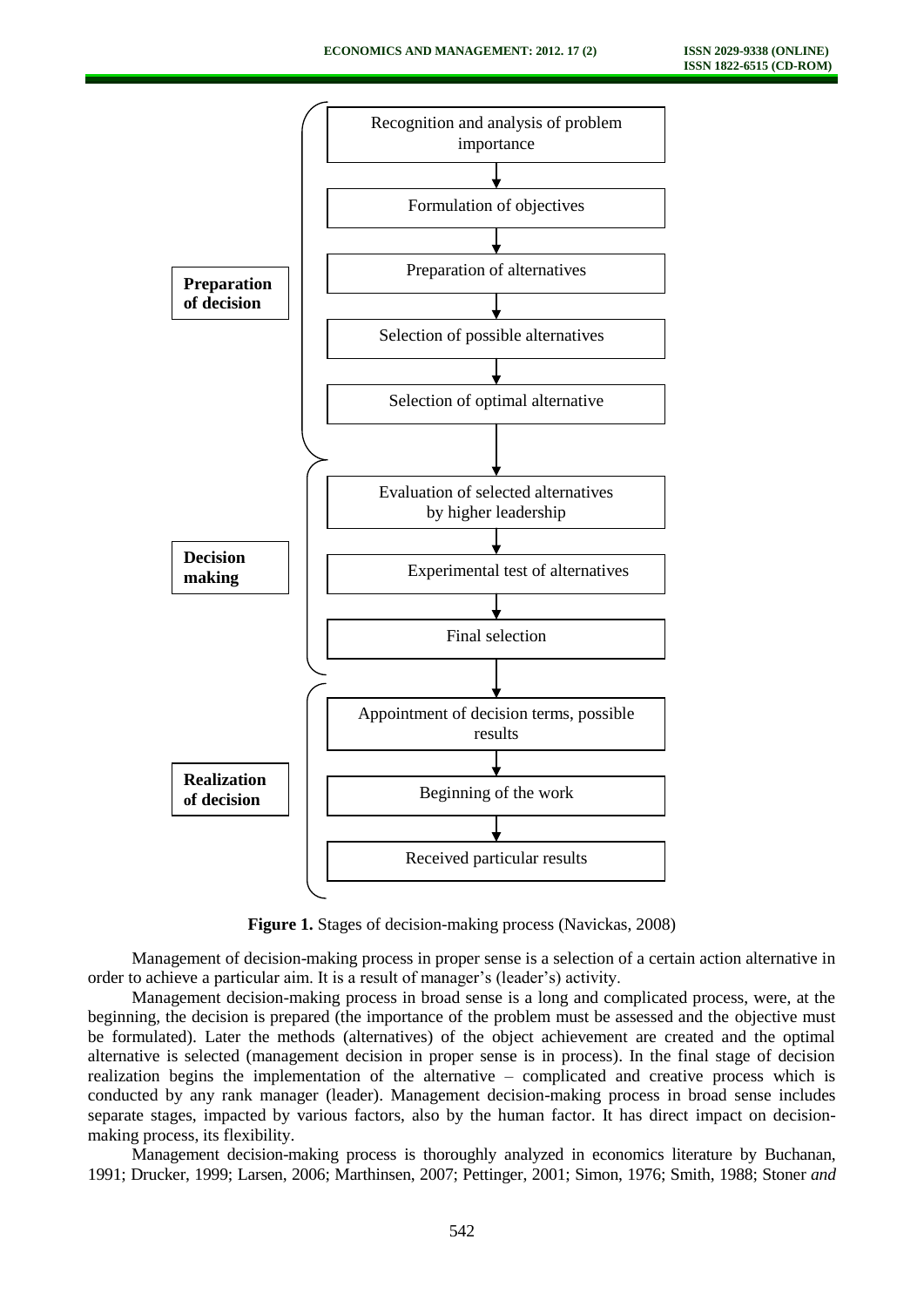*al.,* 1999. On the ground of their theories it is possible to accentuate and to distinguish the stages of decisionmaking process and the domination of different complexes of impact factors on separate stages. Therefore, it is purposeful to separate the decision-making process in stages for the aim to determine the levels of the importance and the impact of various factors on different stages of decision-making process (see figure 1).

Considering the stages of decision-making process, it is necessary to note, that on stages of preparation decision and decision-making the competence of decision-maker and the impact of subjectivity factor, related with its authority, are particularly important (Navickas, 2008). Also the decision-making is related with the distribution of resources, the level of the impact of external environment on decisions and on the competence of decision-maker, the complexity and the flexibility of alternatives selection and decisionmaking processes.

Thus, it is necessary to accentuate first two stages (preparation of decision and decision-making) of decision-making process, because the success of third stage (realization of decision) – realization of decision physically – its quality and the effectiveness of the decision-making process at all are mostly dependant on them.

#### **The peculiarities of port logistics systems activity**

The scientists distinguish logistics as an integrated science with the purpose to solve management problems of optimal movements of various flows (informational, material and financial) and resources (Gourdin, 2001; Harrison, Hoek, 2005; Lambert *and al*., 1999). The purpose of logistics systems is to service the flows, which form and move in various production and service spheres, on different coverage and development levels (Николашин *and al*., 2003). In this instance, the flows of port logistics systems are distributed inside these logistics systems and the other proceedings have place, including the added value creation (Navickas, Sujeta, 2011). So, port logistics systems ensure the suitable problems solving of transportation, storage and port logistics service, the price system control, the increase of the competitiveness of port activity and the increase of consumption intensity of port logistics services.

It is necessary to accentuate, that the importance of human and other resources in ports activities in an aspects of production, service and consumption is increasing. So, these resources become sources of valueadded creation (Navickas, Sujeta, 2011). This situation grounds and shows that the aims of port logistics systems and production and other sectors are harmonized and coordinated, i.e. the necessity to change resources in a view of time, place, quantity and quality, which ensure the development of ports and its logistics systems using logistics principles and concepts.

The role of effective application of competitive advantages in port logistics systems activity is growing on national and international levels in a dimension of global economy, because of the impossibility to survive for the business in conditions of protectionism, the well-groomed taste of consumer by high quality and standards of products and services.

Trade barriers have been decreased, but the logistics services requirements as well as cost constantly raises, so various businesses, especially on international level, change attitude to material storage, production and product distribution (Rimiene, Grundey, 2007). In this case, scientists agree, that port is the predominant contributor to facilitate international trade (Huang, Teng, Huang, Kou, 2003). Also, international competition in macro level might be explained by the advantages of national economy. As rates of globalization proceed to grow and competition becomes more intensive, it is crucial for every country to find ways to maintain and increase its ability to compete (Snieska, 2008). Thus, through the effective activity of port logistics systems and country's logistics systems at all could be increased a competitiveness of a country.

The scientists often compare the definition of port logistics with refined transport concept and could be described as "location, movement and optimal storage process of resources and other tangibles, including its source of nature, participation in various economic activities and final its consumption" (Alderton, 1995). The authors of the article take a view, that in port logistics systems it is necessary to integrate fully all internal processes into port logistics systems or into the model of economic activity flows. Thus, it is possible to achieve the aim of total optimization of logistic process in a view of port activity.

The aim to create favourable conditions for port activity grounds the necessity to improve the logistics infrastructure in port logistics systems. This infrastructure, in accordance with scientists' opinion, must be understood as a "material-technical system to provide the production and citizens' social life" (Носов, 2007). In this instance, the logistics system is a subject, providing the production and consumption sectors with needful infrastructure and organizing the movement and distribution of various flows (material, financial, informational, etc.) through port logistics systems. At the same time, the development of port logistics infrastructure must be on a basis of these flows (Paulauskas, Paulauskas, 2003). Also, logistics infrastructure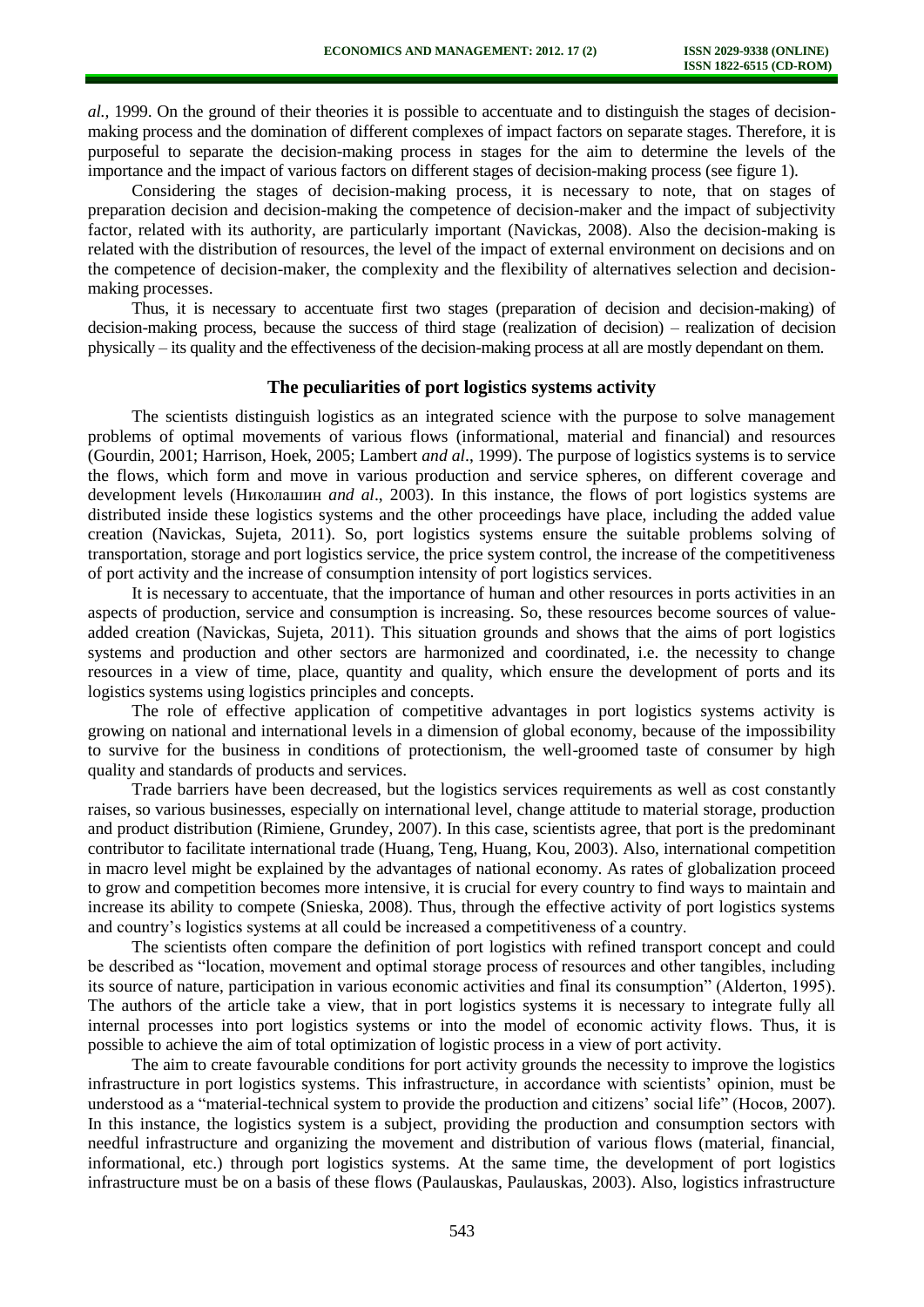might be described as a part of infrastructure sector defined by subsectors, i.e. by a set of physical variables (transportation infrastructure, water supply and disposal infrastructure, telecommunications infrastructure and power infrastructure) (Snieska, Simkunaite, 2009). It shows the dependence on and the importance of logistics infrastructure in economic and social life of a country.

It should be noted that the infrastructure consists of the network of various types of transport and its nodes, informational channels and systems, means of communication and locomotion, storage facilities, external provision of energy resources, financial supply systems for logistic processes, service companies for citizens, etc. (Johnson *and al*., 1999; Носов, 2007). The balance of infrastructure inside the systems is very important, that all transport means on concrete direction or point would be equal (Paulauskas, Paulauskas, 2003). Thus, the scientists accentuate the multiplicity and the multimodality of port logistics systems.

The authors distinguish the necessity to improve and harmonize the infrastructure for the sustainable development of port, production and consumption markets, to create conditions for effective capital expenditures. Furthermore, the destabilization of infrastructure processes determines the increase of production and logistics and other services costs, and the decline of citizens' living quality in these regions. It has negative impact on the competitiveness level of a country and consumption intensity in it.

The purpose of port logistics systems development is the determination and the appliance of economic growth disproportion and unimproved opportunities for foundation of the port development strategy. In this case the main aim of this strategy must be the achievement of long-term competitiveness of port activity through the logistics systems flexibility in a view of global economy. It is necessary to mention that these aims and processes have a positive influence on environment plight and its balance, which directly impacts port activity and logistics sector.

Investment into port logistics infrastructure allows for the increase of the logistics capacity, its effectiveness and reliability, service quality and the multiplication of added value. It causes lower logistics costs; shorter transit times of flows movement inside logistics systems and creates conditions for business expansion (Navickas, Sujeta, 2011; Waters, 2003). Moreover, changes of ownership forms in economic systems cause new opportunities for investment and capital movement in port logistics systems in a view of transformation processes in global economy (Sujeta, Navickas, 2010). In this instance the investment into port logistics infrastructure process ensures the productivity of port logistics systems, ports competitiveness and finally the growth of country's economy.

#### **The increase of the effectiveness of port logistics systems through the decision-making theory**

The particularity of port logistics systems activity requires the synchronization of its elements' actions, which are necessary in material and other values endowment for production, service and trade processes (Bowersox., Closs, 1996; Johnson *and al*., 1999). In this view it is possible to determine constant interconnection of port logistics systems elements (subjects): transportation, information, procedures, etc. So, direct participants of port logistics systems and representatives of production and consumption markets could be attributed to port logistics systems subjects. This interconnection forwards the effective use of transport network and its nodes, the increase of intensity of resources and other tangibles flows.

By the application of decision-making theory the processes of decision management are followed up on all interconnection, function and operation levels in an aspect of port logistics systems. In accordance of the necessity and the inevitability of the port development process it is very important to distinguish the differentiation of functions and operations inside the port logistics system in accordance with a purpose and distribution of flows, forms and actions harmonization of different elements of this system (Branch, 1998; Waters, 2003). In this instance the distribution of functions and operations positively impact the competence of decision-makers as one of most important factors, influencing the effectiveness of port logistics systems. It comes through the decreasing time and other costs in decision-making process in a view of port logistics services.

Moreover, the expedience expediency of operations and flows directions is directly dependent on aims and objectives of production and consumption markets. Scientists determine the necessity to assign a lot of attention to environmental changes and to achieve objectives in accordance with environmental conditions during strategic management and decision-making processes (Piktys, 2005). So, the factor of external environment must be distinguished in an aspect of decision-making process in port logistics systems activity. Also, the fact of differentiation and the constancy of elements interconnections positively impact indexes of effective use of port activity resources, expressed by technical, financial and other indicators (Navickas, Sujeta, 2011). In a view of geographic, demographic and other economic factors port logistics systems could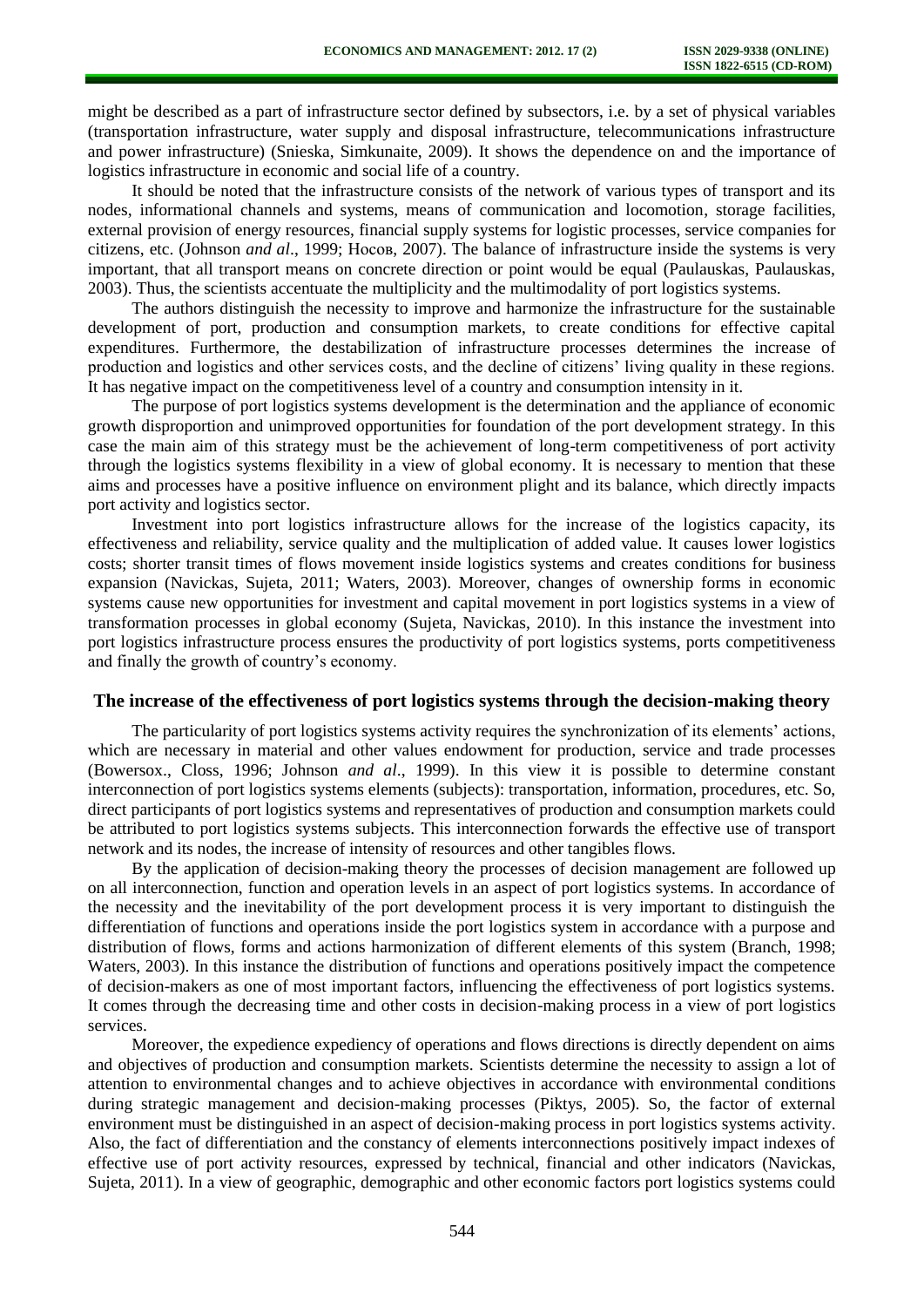change the concentration of tangibles flows, its places of deployment (static), directions and path of its movements (dynamic) on national and international levels. It is achievable through suitable distribution of human resources, the effective use of its competence during the alternatives selection and decision-making processes in accordance with external environment.

By the way, the growth country's economy is ensured by the development process of port logistics systems in a dimension of resources usage and investment processes. Systemic viewpoint to the management of a system can be considered as an advantage in the aspect that it lets warrant maximum synergy of system's elements, oriented on general purposes of this system (Karpavicius, Cvilikas, Gatautis, 2007). As the activity of port logistics systems is ground by creation of synergy effect and its use, this effect could be generated and suitably distributed by the effective human and other resources use during the decisionmaking process. Thus, aims and the purpose of port logistics systems are related and directly influence the effectiveness of resources use in port activity, the nature of tangibles flows inside the port logistics systems in an aspect of decision-making process.

As the essence of decision-making process is a search of alternatives and compromises, the authors determines that the success of decision-making process is dependent on flexibility of decision-making process within the port logistics systems, which come through or showed by the form and nature of relations and processes inside port logistics system, the fast adaptation, the flexibility and the expansion of port logistics systems activity, the continuity of decision-making process.

During the analysis of stages of decision-making process the authors noted the great influence of subjectivity of human factor on all decision-making process. It could negatively impact the form and nature of connections and processes in port logistics systems in a view of decision-making process.

By the feedback between consumers and producers through port logistics systems and its decisionmaking processes it is possible to achieve and keep the business environment balance, which characterized by the competency of process participants, the suitable distribution of human and other resources, its effective use and mobility, grounded by particularities of port logistics systems, by the differentiation opportunity of functions, processes and operations in view of port logistics systems and its decision-making processes.

So, main factors, which describe port logistics systems and decision-making process, must be harmonized. In this case it is necessary to achieve the suitable distribution and mobility of human and other resources in port logistics systems, the compatibility of competences of human resources considering stages of decision-making process and levels of decisions competences, also the decrease of negative impact of subjectivity and other risk factors.

#### **Conclusions**

By the analysis of the process of decision-making and its stages the authors of the article determined, that each stage could be characterized by different expressions of impact factors. In decision-making process first two stages have most important roles, because of its great influence on third stage (physical decision implementation), its quality and the effectiveness of all decision-making process. In this instance the competence of decision-maker and the impact of subjectivity factor, related with distribution processes of resources, take important place in factors complex.

The research showed that port logistics systems ensure the suitable problems solving of transportation, storage and port logistics service, the price system control, the increase of the competitiveness of port activity and the increase of consumption intensity of port logistics services. Moreover, the development of port logistics systems helps to determine and to apply the economic growth disproportion and unimproved opportunities for foundation of the port development strategy. Investment into port logistics infrastructure process ensures the increase of the productivity of port logistics systems and ports competitiveness. Thus, the effective port logistics systems activity allows for the long-term ports competitiveness in a view of global economy and finally for the growth of country's economy.

In case of the necessity to harmonize factors of port logistics systems activity and its decision-making processes, by the accomplished analysis the authors determined main factors, increasing the effectiveness of port logistics systems in an aspect of decision-making theory: the suitable distribution of human and other resources, its effective use and mobility (for example, compatibility of competences and its alternativeness, opportunities of specialization and differentiation of functions, operations, etc.), the level of participants competence in port logistics systems, the opportunity to decrease the impact of subjectivity and other risk factors.